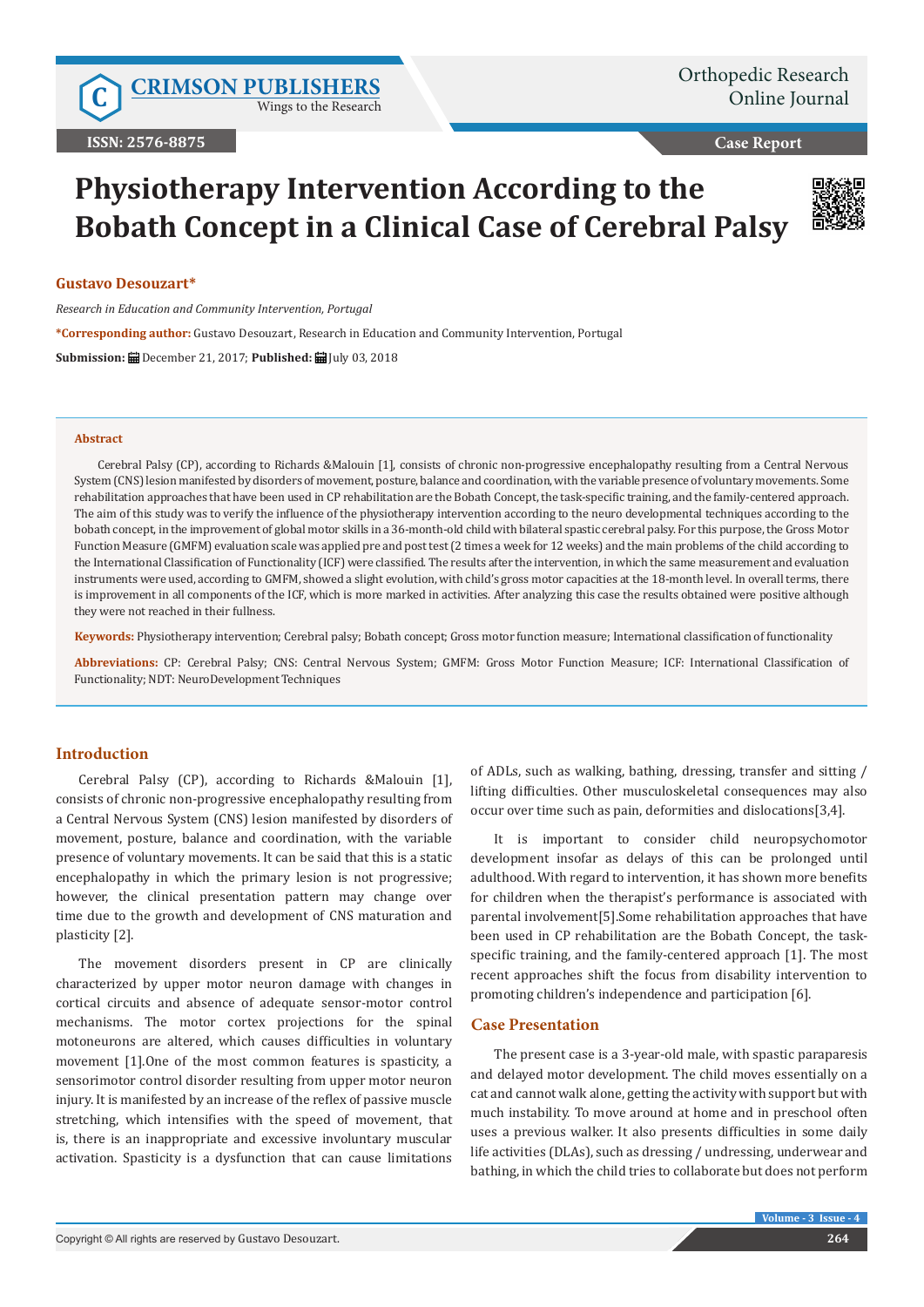the activity autonomously. The expectations of the child and the family for the intervention are to enable the child to be able to move alone and to be more autonomous in the DLAs.

The evaluation includes the collection of clinical and subjective data and the application of tests [7].For this purpose, the Gross Motor Function Measure (GMFM) evaluation scale was applied pre and post test (2 times a week for 12 weeks) and the main problems of the child according to the International Classification of Functionality (ICF) were classified, according to the clinical process and the survey of family needs and expectations (perspective of the condition, problems, expectations and contextual factors).

Considering the clinical condition of the patient resulting from a hypoxic ischemic PC injury, resulting in difficulties in postural control, balancing ability and intersegmental coordination, the intervention was developed with a view to the development of this same postural control, with the aim of improving the ability to balance and coordinate, ie through the transmission of stimuli to the CNS.An important factor to take into account in the intervention in these cases is the development of stabilization exercises of the trunk and the proximal muscles [8].

Rottaet al. [9] states that the different methods used in Physical Therapy are used according to the clinical picture, and the most commonly used approach to Neurodevelopment Techniques (NDT) is the Bobath Concept. Some of the studies [10,11] have shown that **Table 1:** Pre and post test results according to GMFM and ICF.

the approach to TND of the Bobath concept is effective in improving motor performance measures in children with CP, especially in global motor skills, postural control, and stability. Molenaers et al. [12] state that only studies using NDT seem to demonstrate a trend of efficacy at all levels of ICF.

# **Results and Discussion**

GMFM is an instrument that assesses gross motor function, important for the child's functional performance, and is primarily intended for children with CP. Studies indicate that it allows to better target the objectives of the intervention as well as to determine the most appropriate techniques. The present case is classified as Level III, that is, it is using an auxiliary locomotion device. At the baseline, the results of GMFM showed a moderate delay in motor development, since gross motor capacities place the child between 12 and 18 months, when in fact 36 months. Despite the advantages of its use, the GMFM does not measure the quality of the child's activities, so the association with the ICF allows this to be addressed [7,13,14].

The results after the intervention, in which the same measurement and evaluation instruments were used, according to GMFM, showed a slight evolution, with child's gross motor capacities at the 18-month level. In overall terms, there is improvement in all components of the ICF, which is more marked in activities (Table 1).

| <b>Measured Instrument</b> | <b>Domain</b>                                               | <b>Pre-Test</b> | Purpose             | <b>Post-Test</b> |
|----------------------------|-------------------------------------------------------------|-----------------|---------------------|------------------|
| <b>GMFM</b>                | Decubits and rotate<br>А.                                   | 96,1%           | 100%                | 100%             |
|                            | <b>B.</b><br>Sit                                            | 95%             | 100%                | 98,3%            |
|                            | Crawling and kneeling<br>C.                                 | 85,7%           | Maintain or improve | 92,9%            |
|                            | Standing position<br>D.                                     | 56,4%           | 75%                 | 61,5%            |
|                            | Ε.<br>Walking, running, and jumping                         | 19,4%           | 40%                 | 20,8%            |
|                            | Total                                                       | 70,52%          | 75%                 | 75%              |
| <b>ICF</b>                 | Joint mobility functions                                    | b710.2          | b710.1              | b710.1           |
|                            | Trunk muscle tone                                           | b7355.3         | b7355.2             | b7355.3          |
|                            | Crouch down                                                 | d4101.3         | d4101.1             | d4101.1          |
|                            | Sit down                                                    | d4103.2         | d4103.1             | d4103.1          |
|                            | Stand up                                                    | d4104.3         | d4104.1             | d4104.1          |
|                            | Stand up                                                    | d4154.2         | d4154.1             | d4154.1          |
|                            | Wash up                                                     | d510.2          | d510.1              | d510.2           |
|                            | Dress-up/shorts                                             | d540.3          | d540.1              | d540.1           |
|                            | Products and technologies for personal use in<br>daily life | e115.2          | $e115.+1$           | $e115.+1$        |
|                            | Personal care providers and personal assistants             | $e340.+2$       | $e340.+3$           | $e340.+3$        |

After analyzing this case the results obtained were positive although they were not reached in their fullness. Regarding the intervention of Physiotherapy in the CP are several studies and

techniques pointed out in the literature as beneficial, however, almost all the studies refer to the need for more research and quality[1,8,9,15-19].

**Volume - 3 Is**